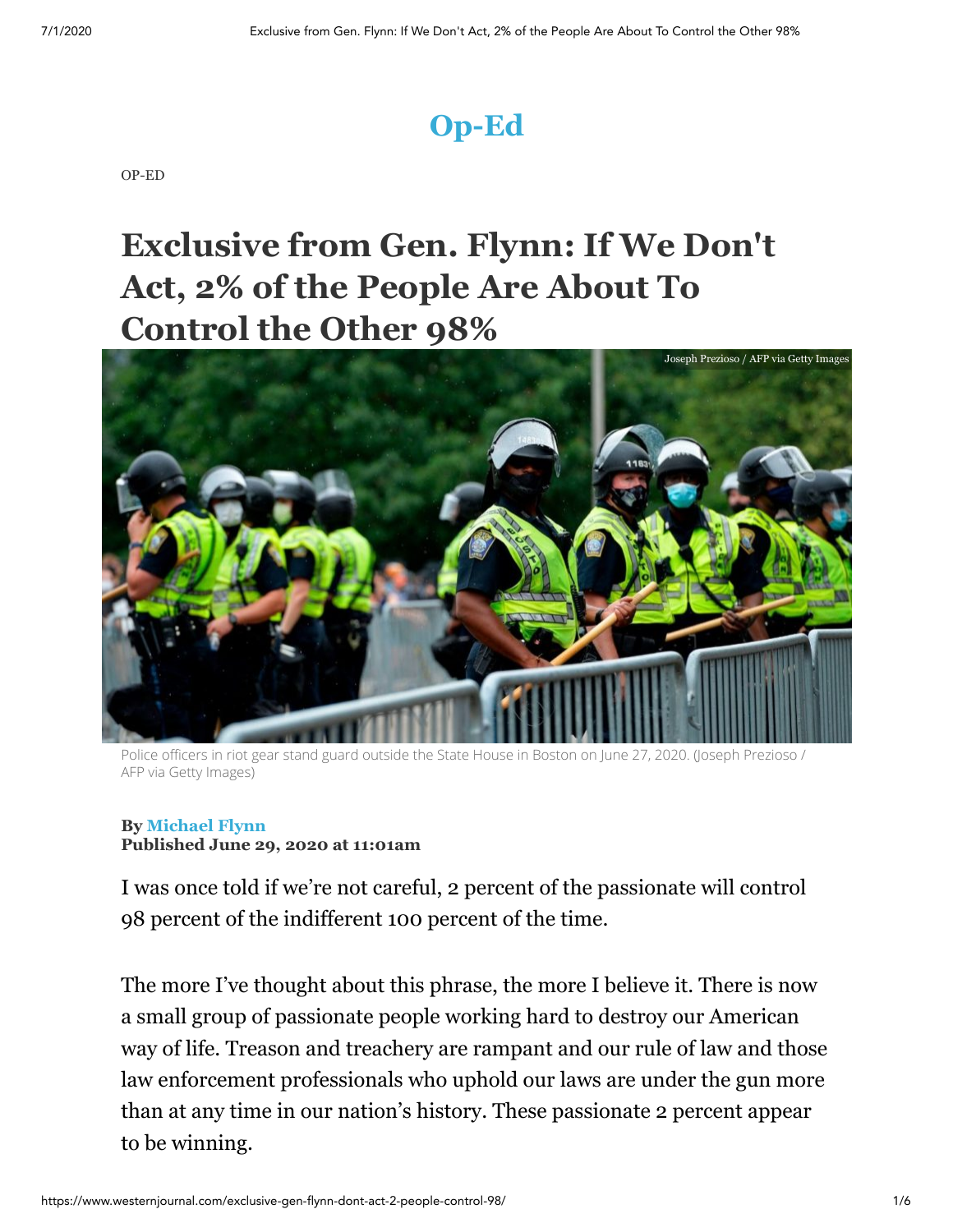Despite there being countless good people trying to come to grips with everything else on their plates, our silent majority (the indifferent) can no longer be silent.

If the United States wants to survive the onslaught of socialism, if we are to continue to enjoy self-government and the liberty of our hard-fought [freedoms, we have to understand there are two opposing forces: One](https://www.westernjournal.com/chief-justice-roberts-joins-liberal-wing-scotus-destroying-religious-liberty/) is the "children of light" and the other is the "children of darkness."

As I recently wrote, the art and exercise of self-governance require active participation by every American. I wasn't kidding! And voting is only part of that active participation. Time and again, the silent majority have been overwhelmed by the "audacity and resolve" of small, well-organized, passionate groups. It's now time for us, the silent majority (the indifferent), to demonstrate both.

The trials of our current times, like warfare, are immense and consequences severe and these seem inconquerable.

As a policewoman from Virginia told me, "People don't feel safe in their homes and our police force is so demoralized we cannot function as we should. In my 23 years with my department, I have never seen morale so low."

Another woman from [Mississippi](https://www.westernjournal.com/ap-mississippi-lawmakers-vote-cancel-confederate-flag/) told me that we need our leaders to "drop" a forceful hammer. People are losing patience. It simply must be stopped! Laws MUST be enforced … no one is above the law."

Don't fret. Through smart, positive actions of resolute citizen-patriots, we can prevail. Always keep in mind that our enemy (these dark forces) invariably have difficulties of which we are ignorant.

Do you think America is at risk of becoming a socialist country?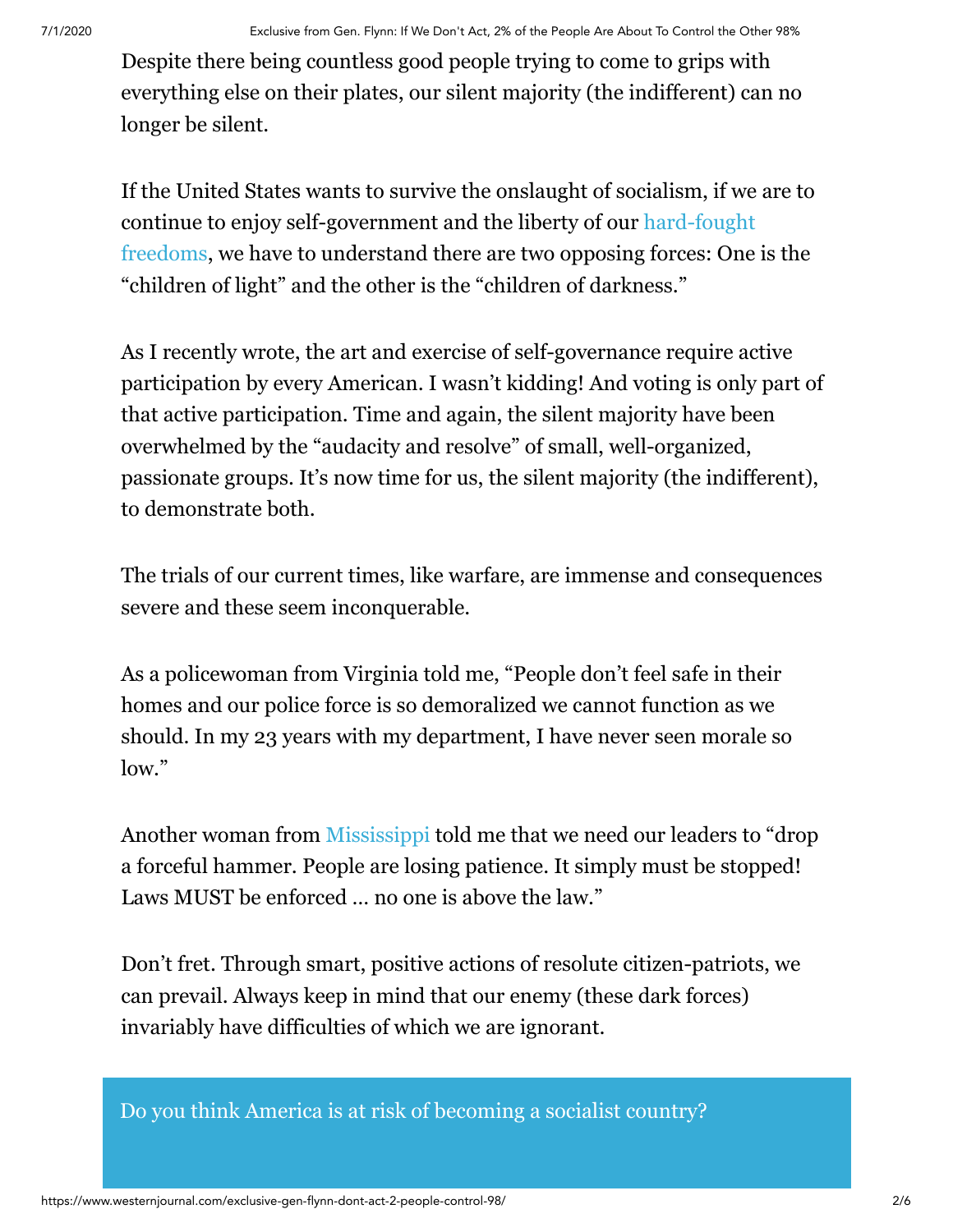

Completing this poll entitles you to The Western Journal news updates free of charge. You may opt out at anytime. You also agree to our **Privacy Policy** and **Terms** of Use.

For most Americans, these forces appear to be strong. I sense they are desperate. I also sense that only a slight push on our part is all that is required to defeat these forces. How should that push come?

[Prayers help and prayers matter, but action is also a remedy. Our law](https://www.westernjournal.com/watch-black-police-officer-schools-virtue-signaling-white-protester-racism/) enforcement professionals, from the dispatcher to the detective and from the cop to the commissioner, are a line of defense against the corrupt and the criminal. It is how we remain (for now) in a state of relatively peaceful existence.

We must support them with all our being. They are not the enemy; they bring light to the darkness of night through their bravery and determination to do their jobs without fanfare and with tremendous sacrifice.

The silent majority (the indifferent) tend to go the way of those leading them. We are not map- or mind-readers; we are humans fraught with all the hopes and fears that flesh is heir to. We must not become lost in this battle. We must resoundingly follow our God-given common sense.

Seek the truth, fight for it in everything that is displayed before you. Don't trust the fake news or false prophets; trust your instincts and your common sense. Those with a conscience know the difference between right and wrong, and those with courage will always choose the harder right over the easier wrong.

I believe the attacks being presented to us today are part of a wellorchestrated and well-funded effort that uses racism as its sword to aggravate our battlefield dispositions. This weapon is used to leverage and legitimize violence and crime, not to seek or serve the truth.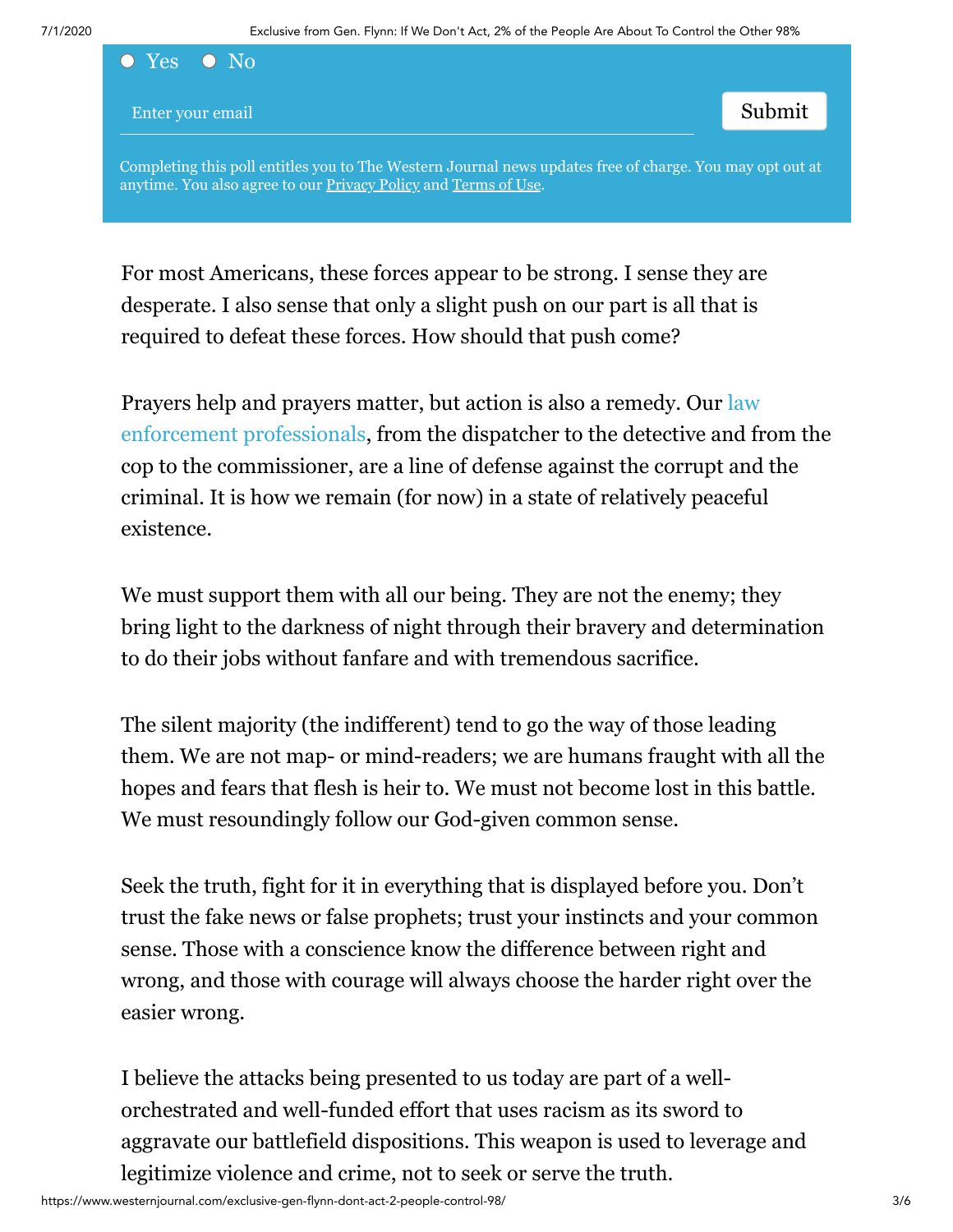The dark forces' weapons formed against us serve one purpose: to promote radical social change through power and control. [Socialism](https://www.westernjournal.com/graham-democrats-party-socialism-mayhem-second-term-trump-crucial/) and the creation of a socialist society are their ultimate goals.

They are also intent on driving God out of our families, our schools and our courts. They are even seeking the very removal of God from our churches, essentially hoping to remove God from our everyday lives.

Remember, we will only remain united as "one nation under God."

And yes, there is a "resistance movement" by the forces of darkness. However, we must also resist these onslaughts and instead take an optimistic view of our situation. Like war, optimism can be pervasive and helps to subdue any rising sense of fear.

We must, however, be deliberate about our optimism. Otherwise, we may get lost in discouragement and despair of any failings we encounter. We must be tenacious in the ultimate end we wish to gain. That end is to remain an unwavering constitutional republic based on a set of Judeo-Christian values and principles. We must not fear these and instead embrace each.

Our path requires course corrections. To move our experiment in democracy forward, we should fight and reject the tired and failed political paths and instead pursue a more correct path that shines a bright light on liberty, a path with greater and greater control of our livelihoods instead of being controlled by fewer and fewer of the too-long-in-power politicians. They have discarded us like old trash.

Our will, our individual liberties and freedoms, remain powerful forces and must be understood and applied smartly. We must not be overly stubborn. Following the [Constitution](https://www.westernjournal.com/federal-judge-cuomo-de-blasios-covid-mandates-violate-religious-groups-constitutional-rights/) as our guide and adapting to change as we have throughout history, we learn more about what freedoms humans desire.

At times, however, we have to fall back on what got us here. We cannot afford to lose our God-given human rights and the strong inner desire for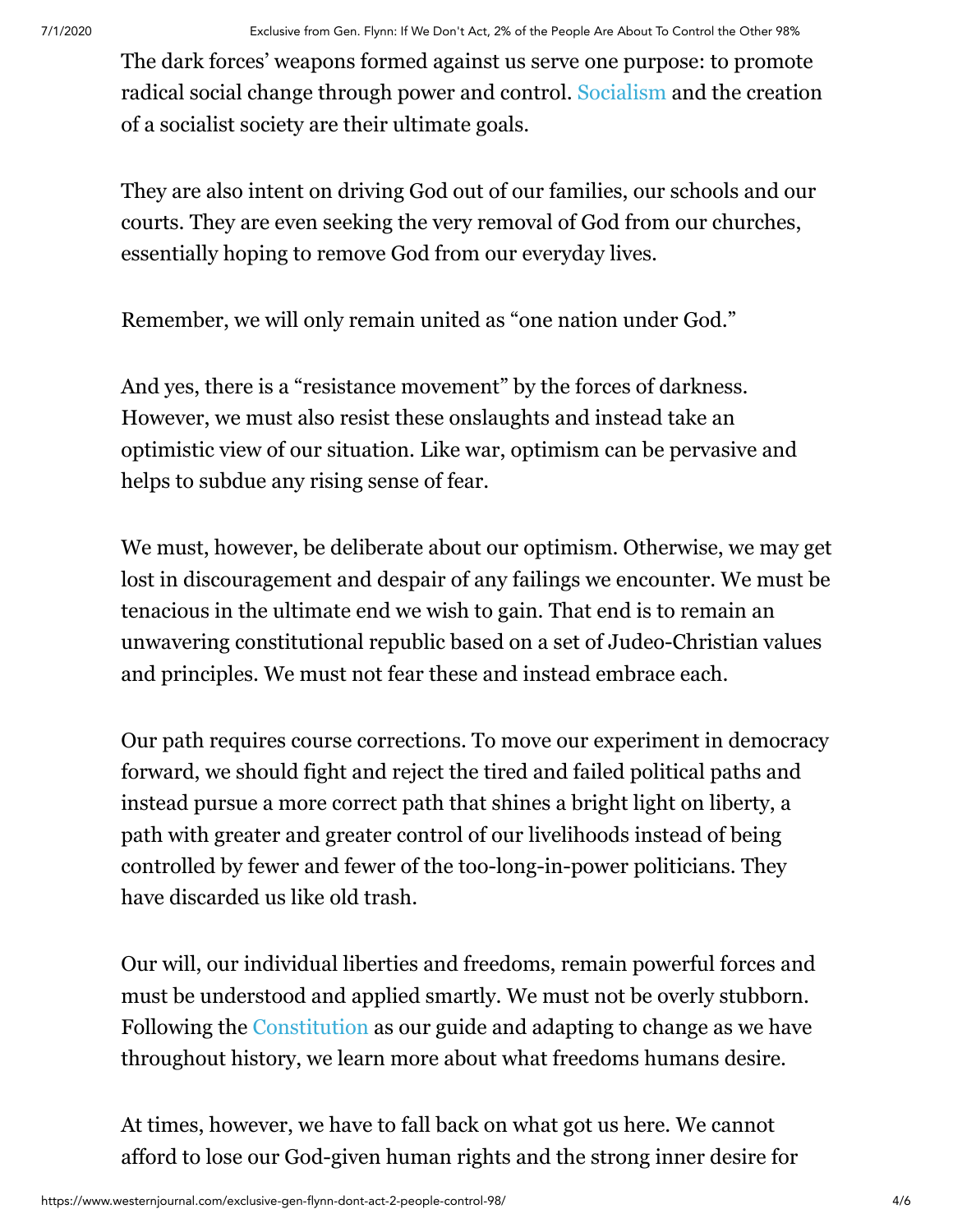freedom to choose and to breathe the fresh air of liberty. We must stand up and speak out to challenge our so-called "leaders" of government. We put them in charge; we can remove them as well.

It is through our rights and privileges as American citizens that we challenge the political class and leverage our election process so "we the people" can decide who will govern.

We must not allow a small percentage of the powerful to overtake our position on America's battlefield. We, as free-thinking and acting individuals, must control how we will live and not allow a few passionate others to change our way of life.

To the silent and currently indifferent majority: Wake up. America is at risk of being lost in the dustbin of history to socialism. The very heart and soul of America is at stake.

In war, as in life, most failure comes from inaction. We face a pivotal moment that can change the course of history of our nation.

We the people must challenge every politician at every level.

We also must stand and support our law enforcement professionals: They are the pointy end of the spear defending us against anarchy.

Now is the time to act.

## *The views expressed in this opinion article are those of their author and are not necessarily either shared or endorsed by the owners of this website.*

*[We are committed to truth and accuracy in all of our journalism. Read our editorial](https://www.westernjournal.com/about/ethics-editorial-standards/) standards.*

### Submit a Correction